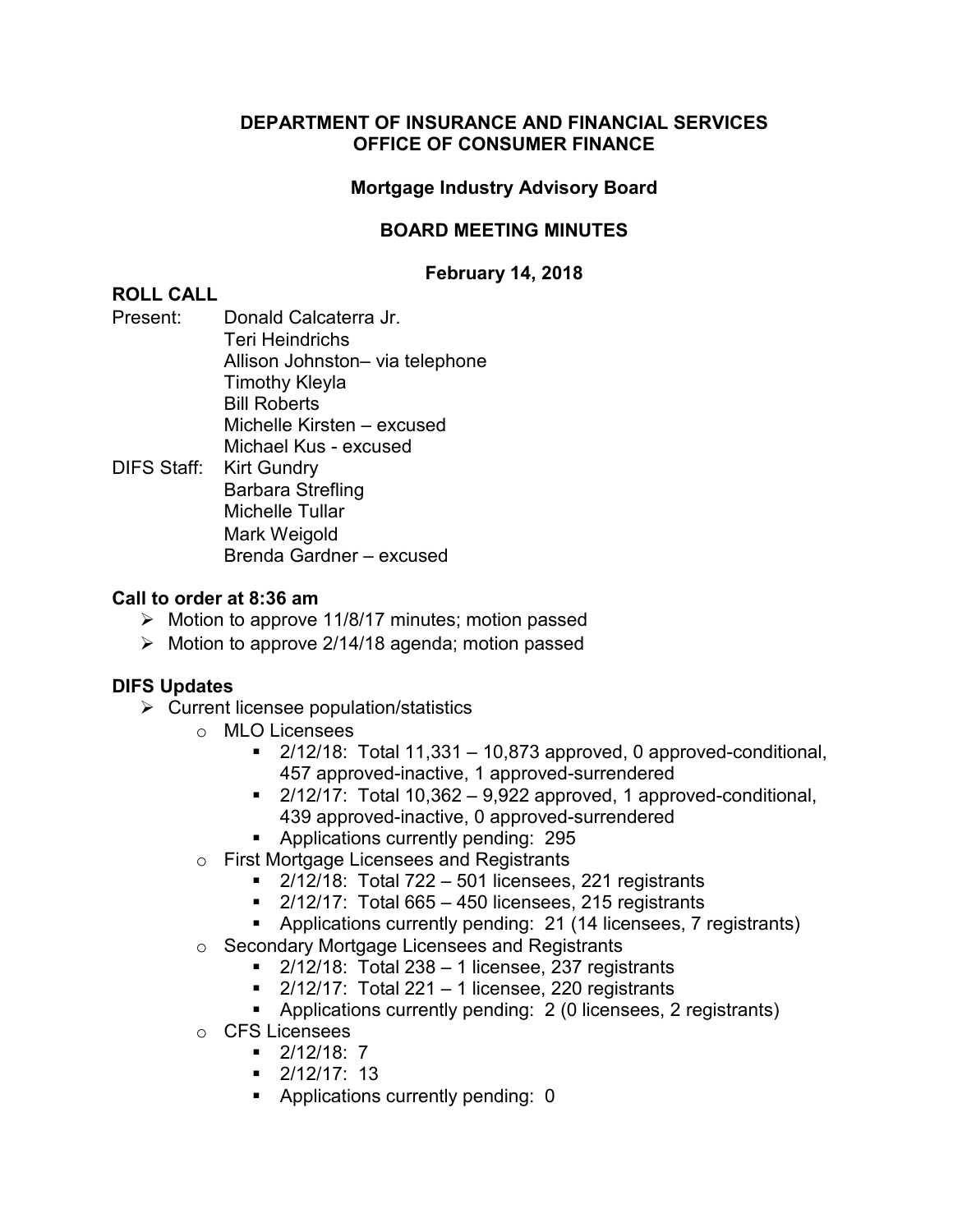Mortgage Industry Advisory Board Meeting Minutes, February 14, 2018 Page 2 of 4

- o New Applications Received
	- MLOs
		- 2018 year-to-date: 633
		- 2017 total: 4,146
	- First Mortgage Licensees and Registrants
		- 2018 year-to-date: 13
		- 2017 total: 149
	- Secondary Mortgage Licensees and Registrants
		- 2018 year-to-date: 1
		- 2017 total: 34
	- CFS
		- 2018 year-to-date: 0
		- 2017 total: 2
- Current Renewal Statistics as of 2/12/18
	- o MLO Licensees
		- **I** Issued: 13,032
		- Approved: 10,577
		- **Inactivated: 272**
		- **Terminated (may be reinstated by March 1, 2018): 2,183**
		- **Run-off: 19%**
		- **Expected run-off: 15%**
	- o First Mortgage Licensees and Registrants
		- **I**ssued: 745
		- **Approved: 710**
		- **Inactivated: 35**
		- Run-off: 5%
		- **Expected run-off: 5%**
	- o Secondary Mortgage Licensees and Registrants
		- **I** Issued: 243 issued
		- **Approved: 235**
		- $\blacksquare$  Inactivated: 8
		- Run-off: 3%
		- **Expected run-off: 5%**
	- o CFS Licensees
		- **I** Issued: 10
		- **Approved: 7**
		- **Inactivated: 3**
		- Run-off: 30%
		- **Expected run-off: 10%**
- $\triangleright$  Mortgage Call Report (MCR)
	- o First and second mortgage licensees and registrants are required to complete the MCR, filed through NMLS. The Michigan-specific DIFS annual activity report is no longer required.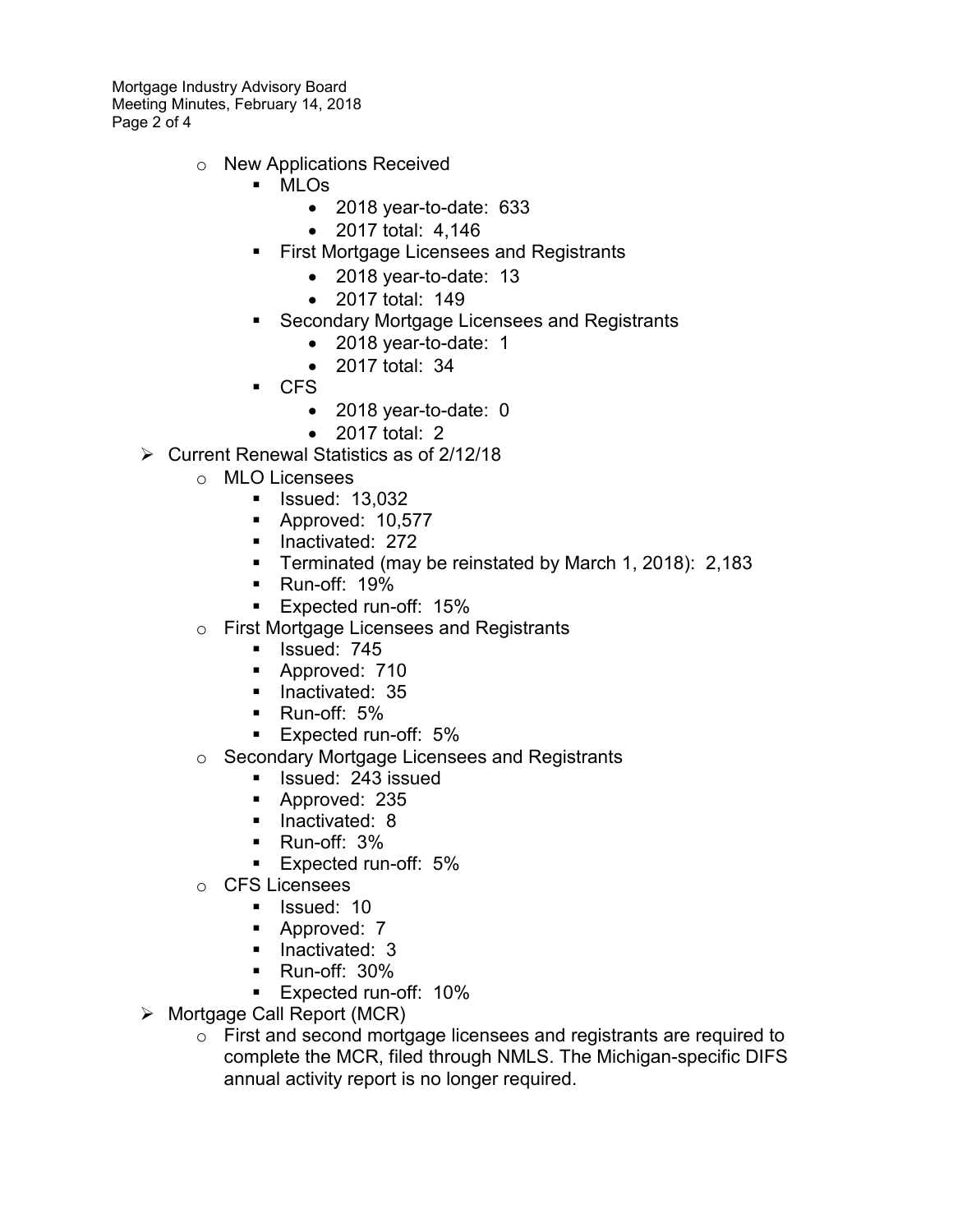Mortgage Industry Advisory Board Meeting Minutes, February 14, 2018 Page 3 of 4

- $\circ$  First and second mortgage licensees and registrants must also complete the MCR's report of financial condition.
- $\triangleright$  Prelicensing Education Requirement
	- o NMLS policy change regarding prelicensing education for MLOs will be fully implemented later this year. Currently in Michigan, prelicensing education hours do not expire. Under the new policy, these hours will expire after three years if the individual does not obtain a license.
	- $\circ$  DIFS will send notification of this change to industry prior to the effective date.

## **Licensing/Compliance/Examination/Enforcement Discussion**

- Mortgage Examination and Investigation Section (MEIS) statistics for 2017
	- o Examinations
		- 166
	- o Investigations

 $-37$ 

- o Visitations for new licensees
- 85
- $\triangleright$  Current Issues
	- o MEIS examination staff reports mostly routine violations; companies respond to each violation or finding as part of the examination process.
	- o No TRID-related enforcement actions have been taken by DIFS to date. The most common deficiencies noted by examiners are missing items on the Loan Estimate form.

## **NMLS**

- Electronic Surety Bonds
	- o DIFS encourages company licensees to convert paper surety bonds to electronic bonds in NMLS as soon as possible; deadline for the conversion is December 31, 2018.
	- o MLO surety bonds remain in paper form. Electronic conversion is planned for the future, but no firm dates have been announced by NMLS.
- $\triangleright$  NMLS 10<sup>th</sup> Annual Conference
	- $\circ$  Conference was held February 6-9, 2018 in New Orleans
	- o Over 700 attendees included state regulators, industry, and NMLS staff. Four staff members from DIFS attended.
	- o Main topics
		- NMLS 2.0 is scheduled for initial implementation in late 2018 or early 2019; a key deliverable will be the availability of full electronic documentation in the system without separate paper requirements.
		- State Examination System (SES) Exam Portal: Being developed as part of NMLS 2.0; implementation expected in 2019.
		- **Industry Development Working Groups: Several groups have been** formed as part of the NMLS 2.0 project. DIFS encourages participation by industry representatives so their voices can be heard.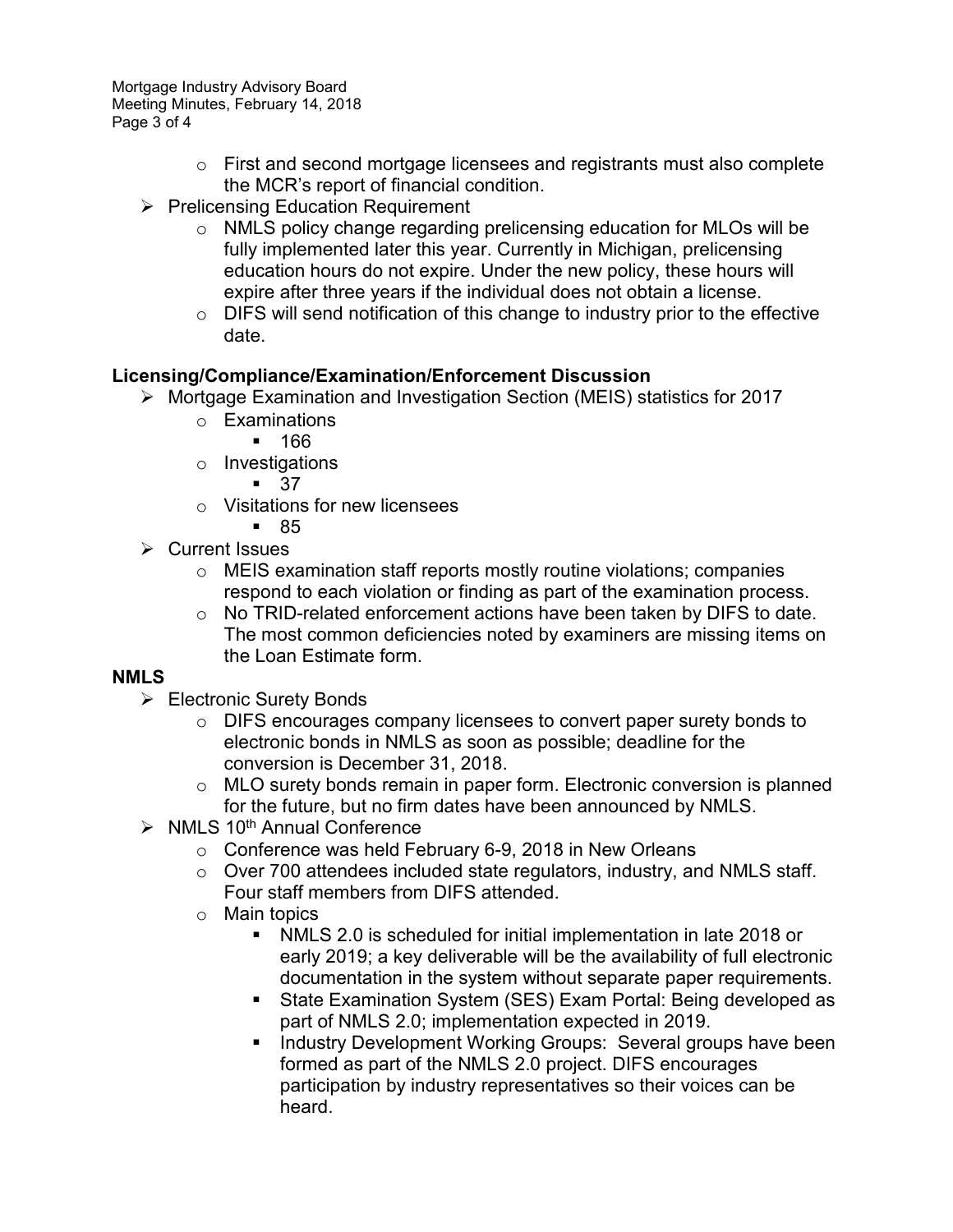# **CFPB**

- HMDA: CFPB will not assess penalties for HMDA data collected in 2018 (2019 reporting year).
- General discussion held regarding various initiatives under CFPB Acting Director Mick Mulvaney.

## **Industry Updates**

- $\triangleright$  GSE Reform: Board provided an update on activities in Washington, D.C.
- $\triangleright$  Second Mortgage Program Pre-Examination Questionnaire: DIFS plans to revise the first mortgage program questionnaire to make it more specific to second mortgage program; the updated document will be posted on DIFS website.
- $\triangleright$  Multistate Examinations
	- $\circ$  Discussion held regarding continuing nationwide efforts, coordinated through CSBS, to maximize the number of states participating in multistate exams.
	- o Exam approach is designed to be less burdensome for companies and more efficient for state regulators.
- $\rightarrow$  H.B. 4470: Brief discussion held; bill pertains to commercial real estate only.

## **Other**

 $\triangleright$  General discussion held regarding board composition; one board member has a term ending May 19, 2018 and, by statute, is not eligible for reappointment.

## **Next meetings**

- $\triangleright$  May 9, 2018: 8:30 am in Lansing
- $\triangleright$  August 22, 2018: 8:30 am in Lansing

## **Meeting adjourned at 11:18 am**

\_\_\_\_\_\_\_\_\_\_\_\_\_\_\_\_\_\_\_\_\_\_\_\_\_\_\_\_\_\_\_\_\_\_\_\_\_\_\_ Allison Johnston, MIAB Secretary

Michelle Tullar, DIFS Recording Secretary

\_\_\_\_\_\_\_\_\_\_\_\_\_\_\_\_\_\_\_\_\_\_\_\_\_\_\_\_\_\_\_\_\_\_\_\_\_\_\_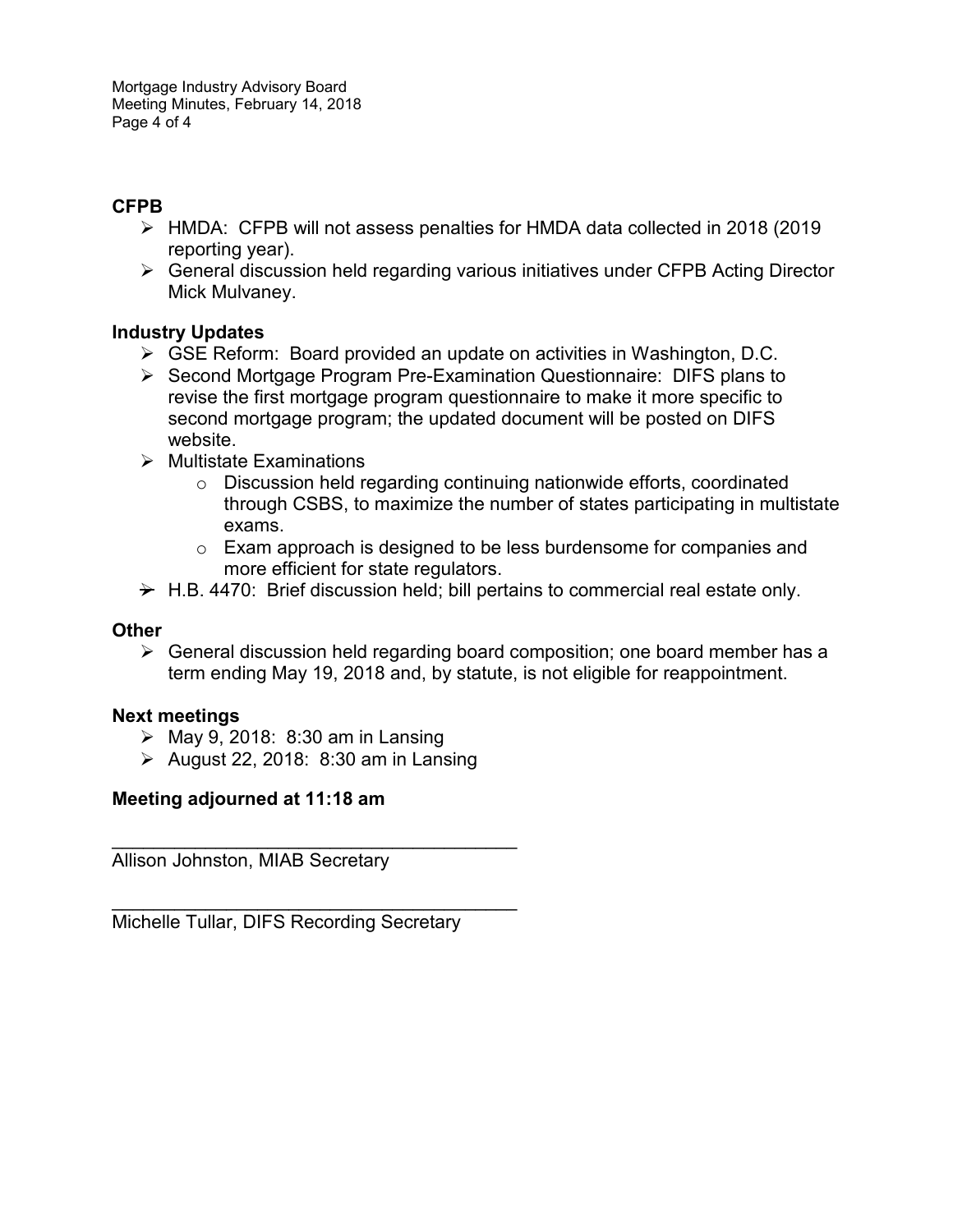## **Mortgage Industry Advisory Board**

## **BOARD MEETING MINUTES**

**May 9, 2018**

## **ROLL CALL**

- Present: Donald Calcaterra Jr. Teri Heindrichs Allison Johnston Michelle Kirsten Timothy Kleyla Michael Kus Bill Roberts DIFS Staff: Brenda Gardner
- Kirt Gundry Barbara Strefling Michelle Tullar Mark Weigold

## **Call to order at 8:34 am**

- $\triangleright$  Motion to approve 2/14/18 minutes; motion passed
- $\triangleright$  Motion to approve 5/9/18 agenda; motion passed

- $\triangleright$  Current licensee population/statistics
	- o MLO Licensees
		- $\blacksquare$  5/7/18: Total 12,448 11,091 approved, 0 approved-conditional, 1,357 approved-inactive, 0 approved-surrendered
		- $\blacksquare$  5/7/17: Total 11,170 10,114 approved, 1 approved-conditional, 1,054 approved-inactive, 1 approved-surrendered
		- **Applications currently pending: 183**
	- o First Mortgage Licensees and Registrants
		- 5/7/18: Total 738– 513 licensees, 225 registrants
		- $\blacksquare$  5/7/17: Total 686 466 licensees, 220 registrants
		- **Applications currently pending: 27**
	- o Secondary Mortgage Licensees and Registrants
		- $\blacksquare$  5/7/18: Total 244 1 licensee, 243 registrants
		- $\blacksquare$  5/7/17: Total 229 1 licensee, 228 registrants
		- **Applications currently pending: 7**
	- o CFS Licensees
		- $-5/7/18$ : 7
		- $-5/7/17:13$
		- Applications currently pending: 1
	- o New Applications Received
		- MLOs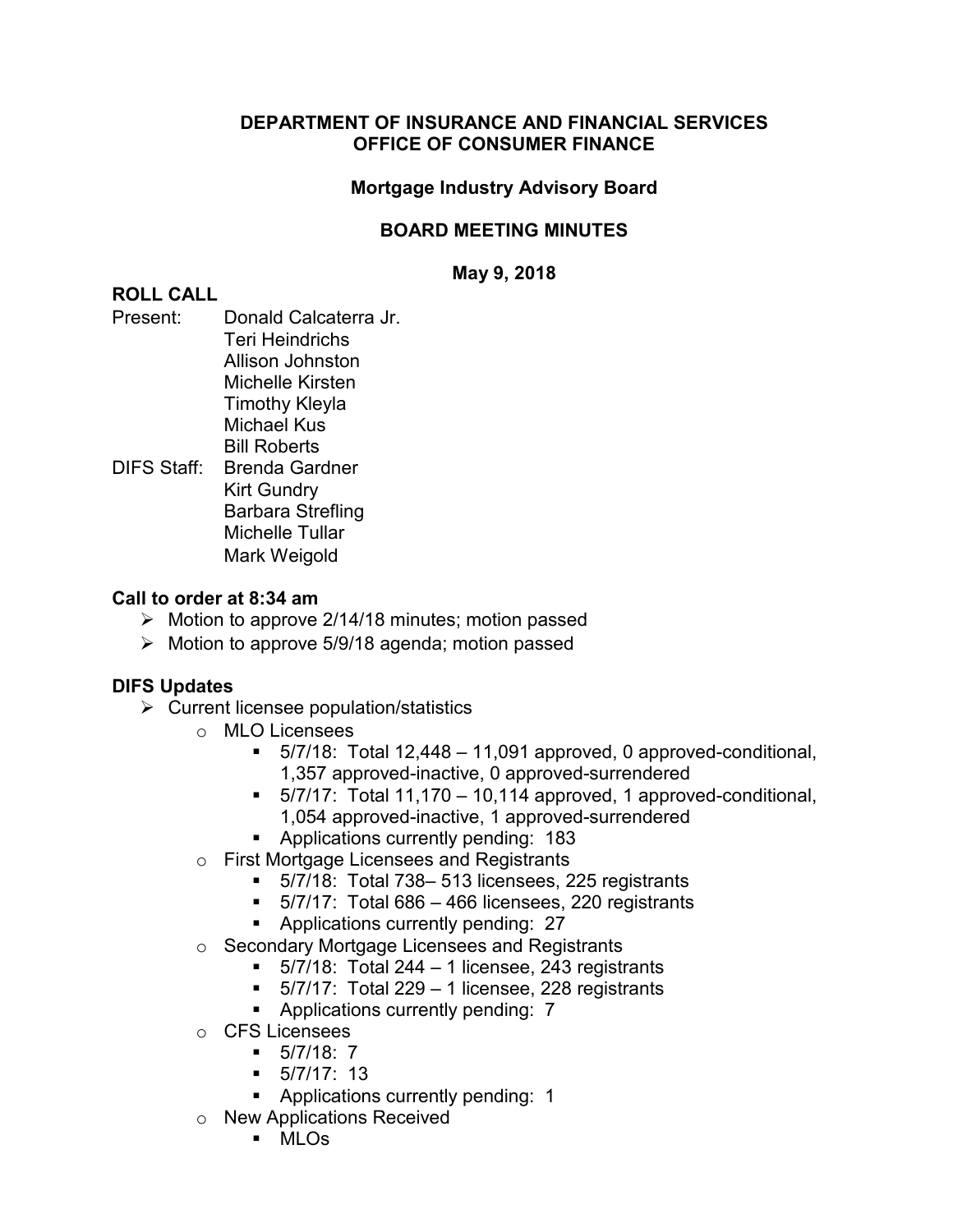Mortgage Industry Advisory Board Meeting Minutes, May 9, 2018 Page 2 of 4

- 2018 year-to-date: 1,844
- 2017 total: 4,146
- First Mortgage Licensees and Registrants
	- 2018 year-to-date: 51
	- 2017 total: 149
- Secondary Mortgage Licensees and Registrants
	- 2018 year-to-date: 17
		- 2017 total: 34
- CFS
	- 2018 year-to-date: 1
	- 2017 total: 2
- o Federally Registered MLOs in Michigan
	- 3/31/18: 13,505
	- 3/31/17: 13,348
- o MLO Employment Transfers tracked by DIFS
	- 2018 year-to-date: 681
	- 2017: 1,642
	- 2016: 1,122
- $\triangleright$  Final Renewal Statistics for 2018 Licensing Year
	- o MLO Licensees
		- Applications Issued: 13,032
		- Processed: 10,615
		- **Terminated: 2,147**
		- Run-off: 19%
		- **Expected run-off: 15%**
	- o First Mortgage Licensees and Registrants
		- **Applications Issued: 745**
		- Processed: 710
		- **Inactivated: 35**
		- **Run-off: 5%**
		- **Expected run-off: 5%**
	- o Secondary Mortgage Licensees and Registrants
		- **Applications Issued: 243**
		- Processed: 235
		- **Inactivated: 8**
		- Run-off: 3%
		- **Expected run-off: 5%**
	- o CFS Licensees
		- **Applications Issued: 10**
		- Processed: 7
		- **Inactivated: 3**
		- **Run-off: 30%**
		- **Expected run-off: 10%**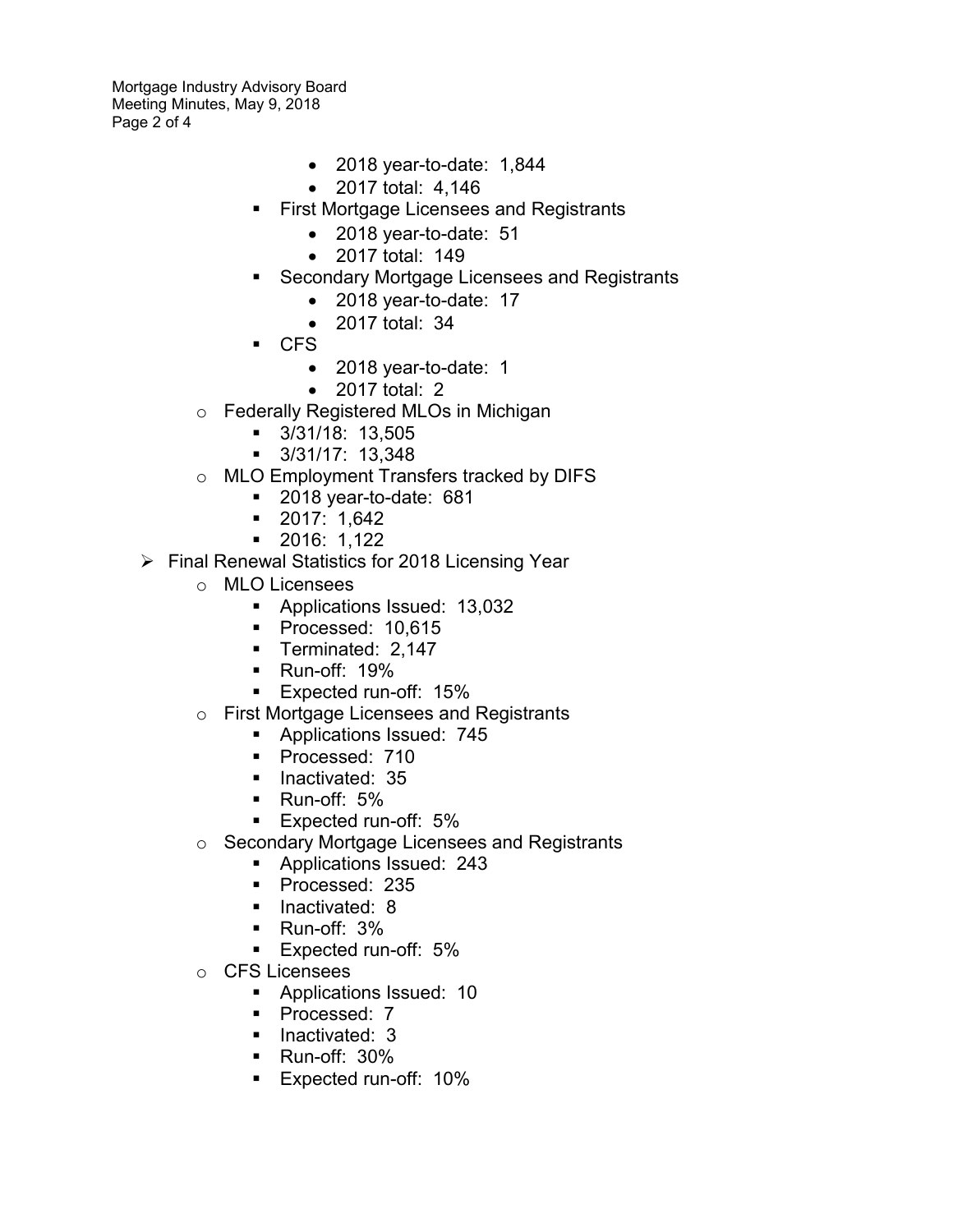Mortgage Industry Advisory Board Meeting Minutes, May 9, 2018 Page 3 of 4

- $\triangleright$  Licensing Updates
	- $\circ$  General discussion held regarding licensing trends. MLO population continues to grow; more loans are being originated through mortgage brokers.

## **Licensing/Compliance/Examination/Enforcement Discussion**

- $\triangleright$  Mortgage Examination and Investigation Section statistics 2018 year-to-date
	- o Examinations: 42
	- o Investigations: 9
	- o Visitations for new licensees: 23
- **▶ Current Issues** 
	- $\circ$  Continued deficiencies have been noted during examinations with Loan Estimate and Closing Disclosure forms.
	- o Deficiencies with policies and procedures have also been noted during exams, most frequently with policies or procedures not appropriate to the size of the company or not being reviewed and updated as needed.
- Consumer Complaints: Discussion held regarding mortgage-related complaints received by DIFS' Office of Consumer Services. The largest number of complaints relate to loan servicing issues. Complaint volume has remained fairly steady over the past three years, as follows:
	- $\circ$  2018: 104 year-to-date
	- $O$  2017: 260
	- $\circ$  2016: 254

## **NMLS**

- **► Electronic Surety Bonds** 
	- $\circ$  Conversion from paper to electronic bonds for companies will be required as part of this year's renewal cycle; electronic bonds are not yet available for MLOs.
	- $\circ$  Electronic bonds are perpetual with no expiration date; surety companies will have the ability to create riders and/or submit notices of cancellation through NMLS.
	- $\circ$  DIFS recommends companies convert to an electronic bond early in the year, rather than wait until year-end. To date, 125 companies have submitted electronic bonds.

# **CFPB**

- $\triangleright$  CFPB Complaint Portal
	- $\circ$  Acting Director Mulvaney is reportedly considering making the complaint portal private.
	- o DIFS' Office of Consumer Services reviews the CFPB database for complaints filed by Michigan consumers. A letter is sent to the consumers with information on how to file a complaint with DIFS if they wish to do so.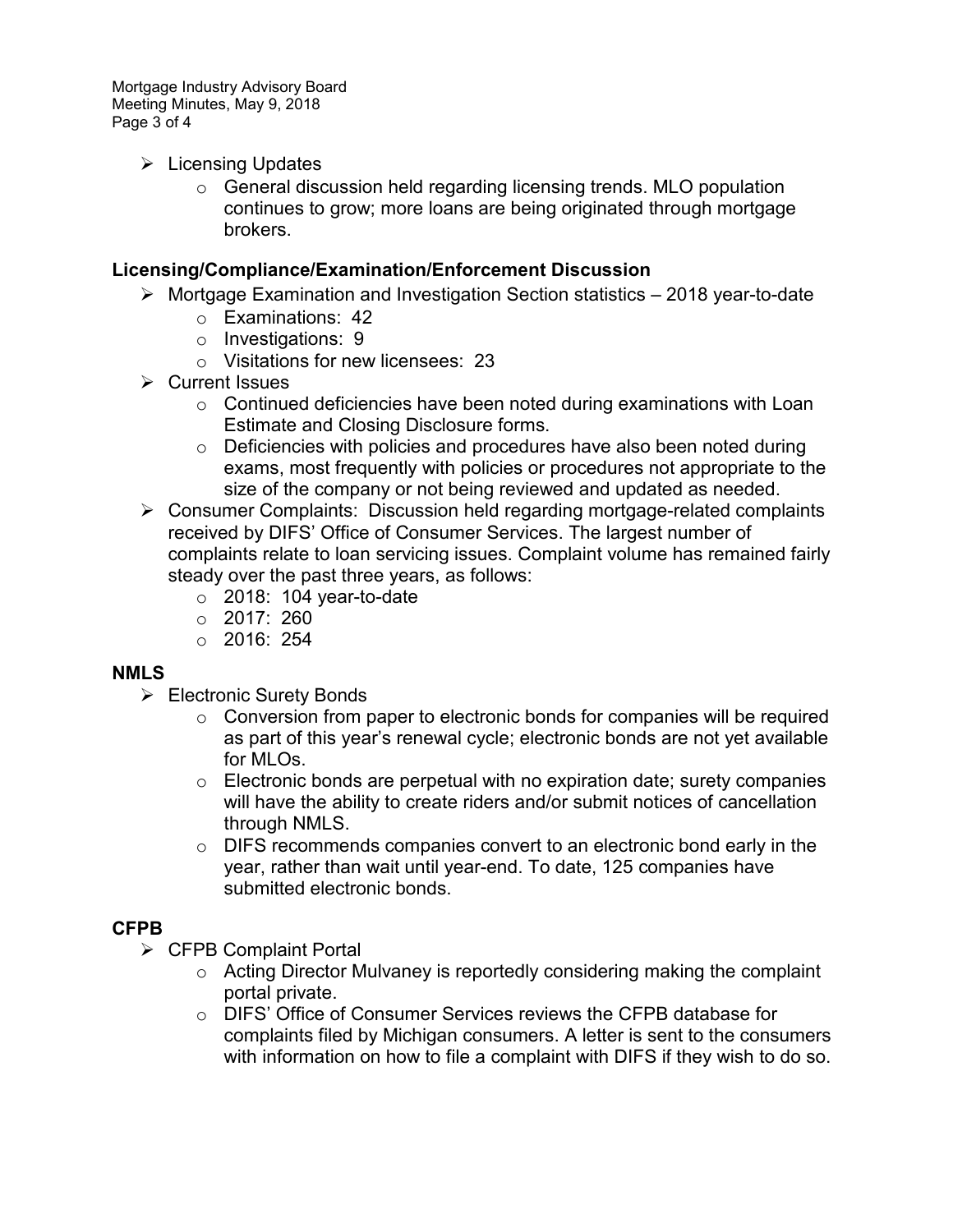Mortgage Industry Advisory Board Meeting Minutes, May 9, 2018 Page 4 of 4

## **Industry Updates**

 $\triangleright$  GSE Reform: Congressional movement on reform does not appear likely in 2018; possible administrative solutions are being discussed as an alternative to Congressional action.

#### **Federal Legislation**

- ▶ S.B. 2155: Economic Growth, Regulatory Relief, and Consumer Protection Act. Introduced 11/16/17. Passed Senate 3/14/18; passage is expected in the House.
- H.R. 2226: Portfolio Lending and Mortgage Access Act. Introduced 4/28/17. Bill amends the Truth in Lending Act to allow a depository institution or credit union with assets below a specified threshold to forgo certain ability-to-pay requirements regarding residential mortgage loans. Passed House 3/6/18.
- H.R. 4545: Financial Institutions Examination Fairness and Reform Act. Introduced 12/4/17. Bill amends the Federal Financial Institutions Examination Council Act of 1978 to implement changes relating to the examination of financial institutions. Passed House 3/15/18.
- H.R. 4607: Comprehensive Regulatory Review Act. Introduced 12/11/17. Bill amends the Economic Growth and Regulatory Paperwork Reduction Act of 1996 to expand the required review of regulatory requirements by federal financial regulators. Passed House 3/6/18.

#### **Other**

- $\triangleright$  Board members and DIFS staff thanked Michael Kus for his many contributions and years of service to the Mortgage Industry Advisory Board. Mr. Kus has served as a member of the board since its beginning in May 2008.
- $\triangleright$  Officer elections will be held at the August 2018 board meeting.

#### **Next meetings**

- $\triangleright$  August 22, 2018: 8:30 am in Lansing
- November 7, 2018: 8:30 am in Lansing

\_\_\_\_\_\_\_\_\_\_\_\_\_\_\_\_\_\_\_\_\_\_\_\_\_\_\_\_\_\_\_\_\_\_\_\_\_\_\_

\_\_\_\_\_\_\_\_\_\_\_\_\_\_\_\_\_\_\_\_\_\_\_\_\_\_\_\_\_\_\_\_\_\_\_\_\_\_\_

## **Meeting adjourned at 10:31 am**

Allison Johnston, MIAB Secretary

Michelle Tullar, DIFS Recording Secretary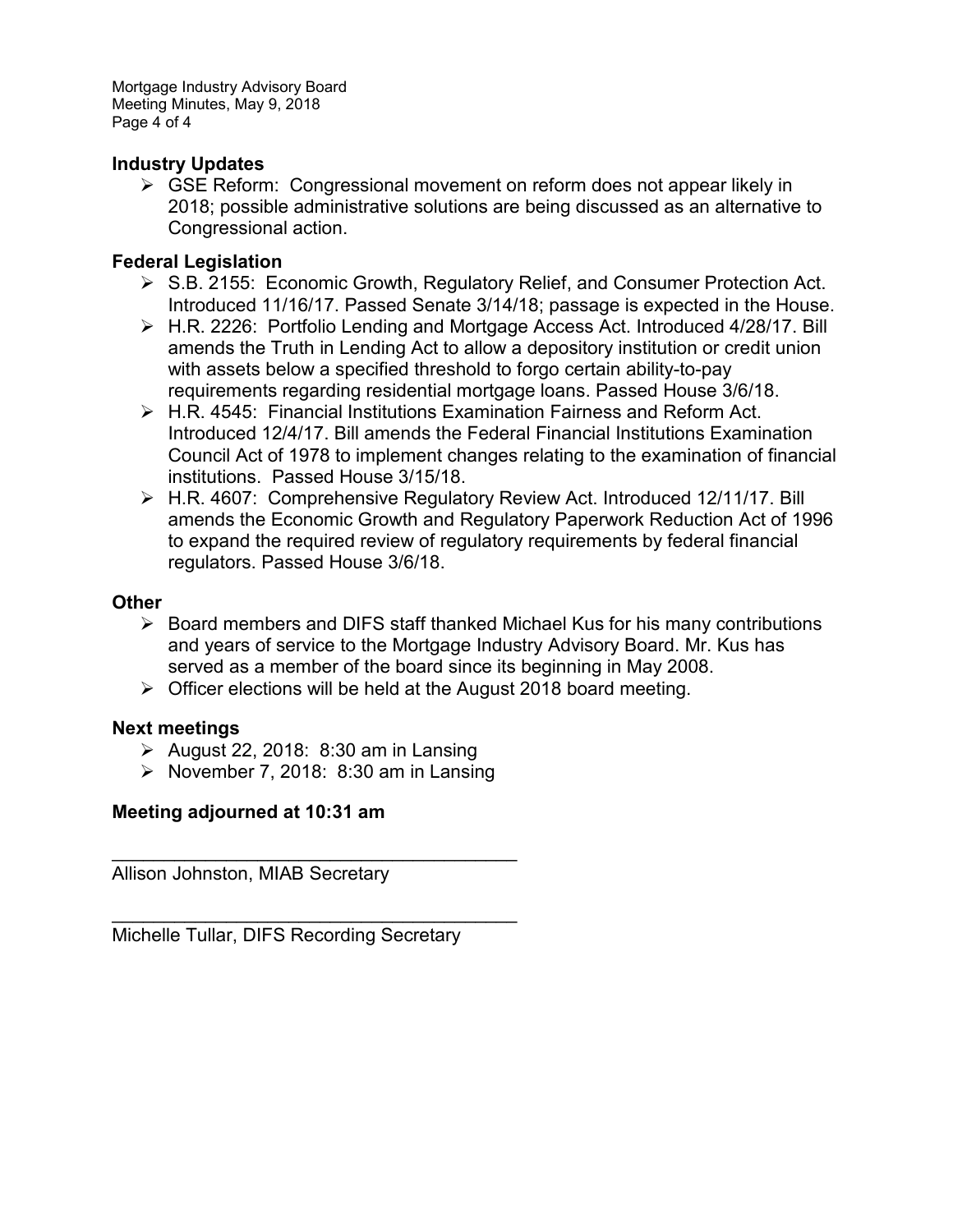## **Mortgage Industry Advisory Board**

## **BOARD MEETING MINUTES**

## **August 22, 2018**

## **ROLL CALL**

- Present: Audrey Acquisti Donald Calcaterra Jr. Teri Heindrichs Allison Johnston – via phone Michelle Kirsten Timothy Kleyla – via phone Bill Roberts DIFS Staff: Brenda Gardner
- Barbara Strefling Michelle Tullar Mark Weigold Kirt Gundry - excused

#### **Call to order at 8: 39 am**

- $\triangleright$  Motion to approve 5/9/18 minutes; motion passed
- $\triangleright$  Motion to approve 8/22/18 agenda; motion passed

## **Board Composition**

- $\triangleright$  Introduction and welcome to new board member, Audrey Acquisti
- $\triangleright$  Bill Roberts and Mark Weigold discussed the MIAB purpose, history and responsibilities; the importance of board meetings to the industry; and current board composition and terms of office. Brief discussion held regarding MIAB bylaws; bylaws may be considered for review in the coming year to ensure they remain up-to-date.
- $\triangleright$  Election of Officers: Formal nominations for the coming year were made and votes taken. The following officers were elected by unanimous vote:
	- o Bill Roberts, Chairman
	- o Donald Calcaterra Jr., Vice-Chairman
	- o Allison Johnston, Secretary

- $\triangleright$  Current licensee population/statistics
	- $\circ$  MLO Licensees
		- $\blacksquare$  8/22/18: Total 13,377 11,032 approved, 0 approved-conditional, 2,345 approved-inactive
		- $\blacksquare$  8/22/17: Total 12,018 10,392 approved, 1 approved-conditional, 1,625 approved-inactive
		- **Applications currently pending: 146**
	- o First Mortgage Licensees and Registrants
		- $\blacksquare$  8/22/18: Total 762 538 licensees, 224 registrants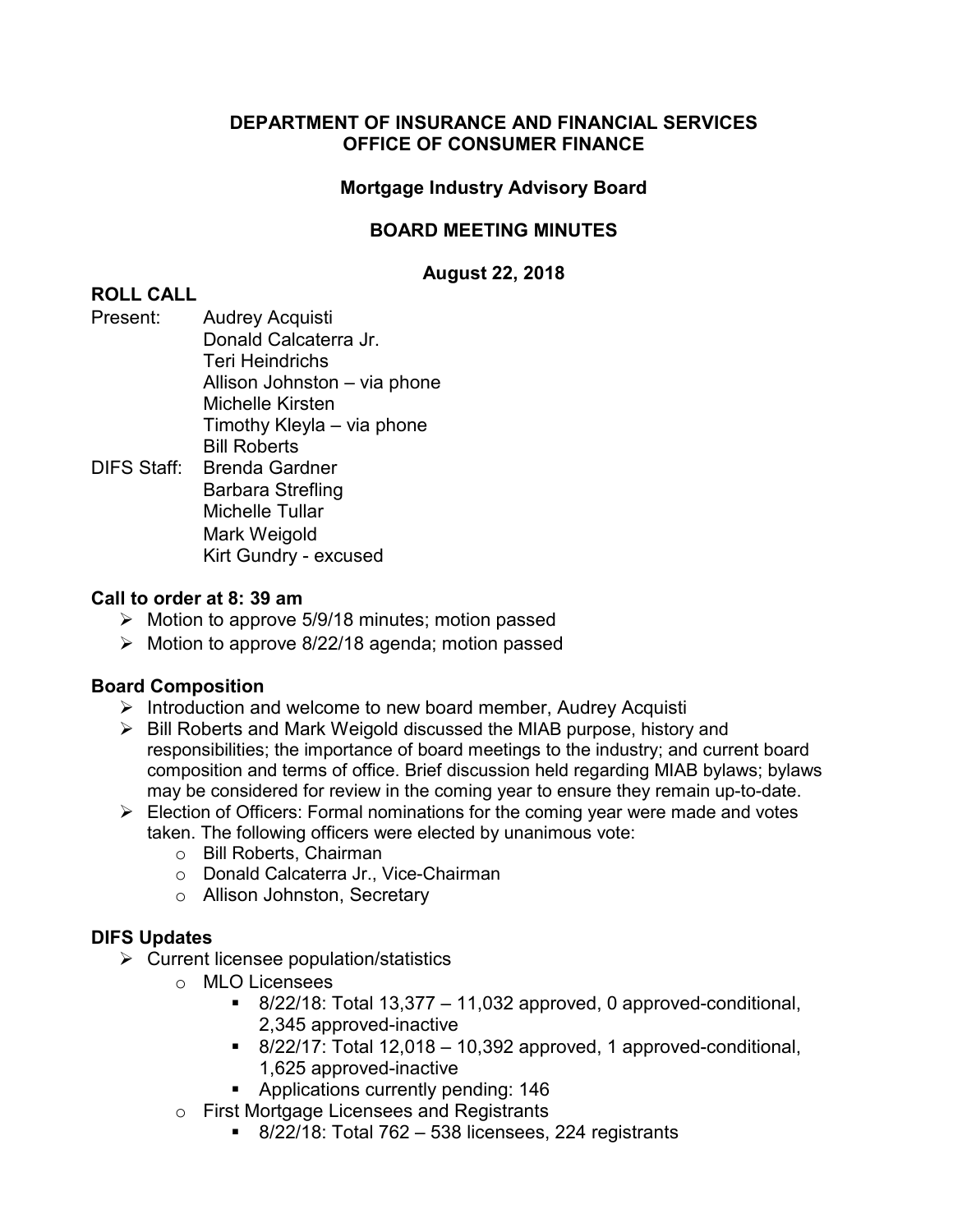Mortgage Industry Advisory Board Meeting Minutes, August 22, 2018 Page 2 of 4

- $\blacksquare$  8/22/17: Total 711 486 licensees, 225 registrants
- **•** Applications currently pending: 28
- o Secondary Mortgage Licensees and Registrants
	- $8/22/18$ : Total 253 1 licensee, 252 registrants
	- $\blacksquare$  8/22/17: Total 231 1 licensee, 230 registrants
	- **Applications currently pending: 8**
- o CFS Licensees
	- $\blacksquare$  8/22/18: 7
	- $-8/22/17:13$
	- **Applications currently pending: 0**
- o New Applications Received
	- MLOs
		- 2018 year-to-date: 2,936
		- 2017 total: 4,136
	- First Mortgage Licensees and Registrants
		- 2018 year-to-date: 96
		- 2017 total: 136
	- Secondary Mortgage Licensees and Registrants
		- 2018 year-to-date: 31
		- 2017 total: 33
	- CFS
		- 2018 year-to-date: 1
		- 2017 total: 3
	- Note that existing companies reapplying for licensure or registration (for example, for increased authority) are included in new application volume.
- o Federally Registered MLOs in Michigan
	- 6/30/18: 13,554
	- 6/30/17: 13,442
- $\triangleright$  Licensing Updates
	- o General discussion held regarding increased licensed populations overall, increased number of companies located in Michigan, and increased number of companies licensed as brokers.
	- o Industry discussed concerns regarding licensing inconsistencies among the states, which may cause operational difficulties for some companies. Inconsistencies are generally due to differences in states laws or interpretations. DIFS suggested that industry submit recommendations or ideas for improvement for future discussion.
	- o New Consumer Finance Section secretary, Crystal Schneider
- AARMR 29<sup>th</sup> Annual Regulatory Conference, July 31 August 2, 2018, Boston, MA
	- o NMLS 2.0: Launch date currently unavailable.
	- $\circ$  Transitional authority for mortgage loan originators: Extensive discussion was held regarding this authority, which becomes effective in 2019 for MLOs who qualify.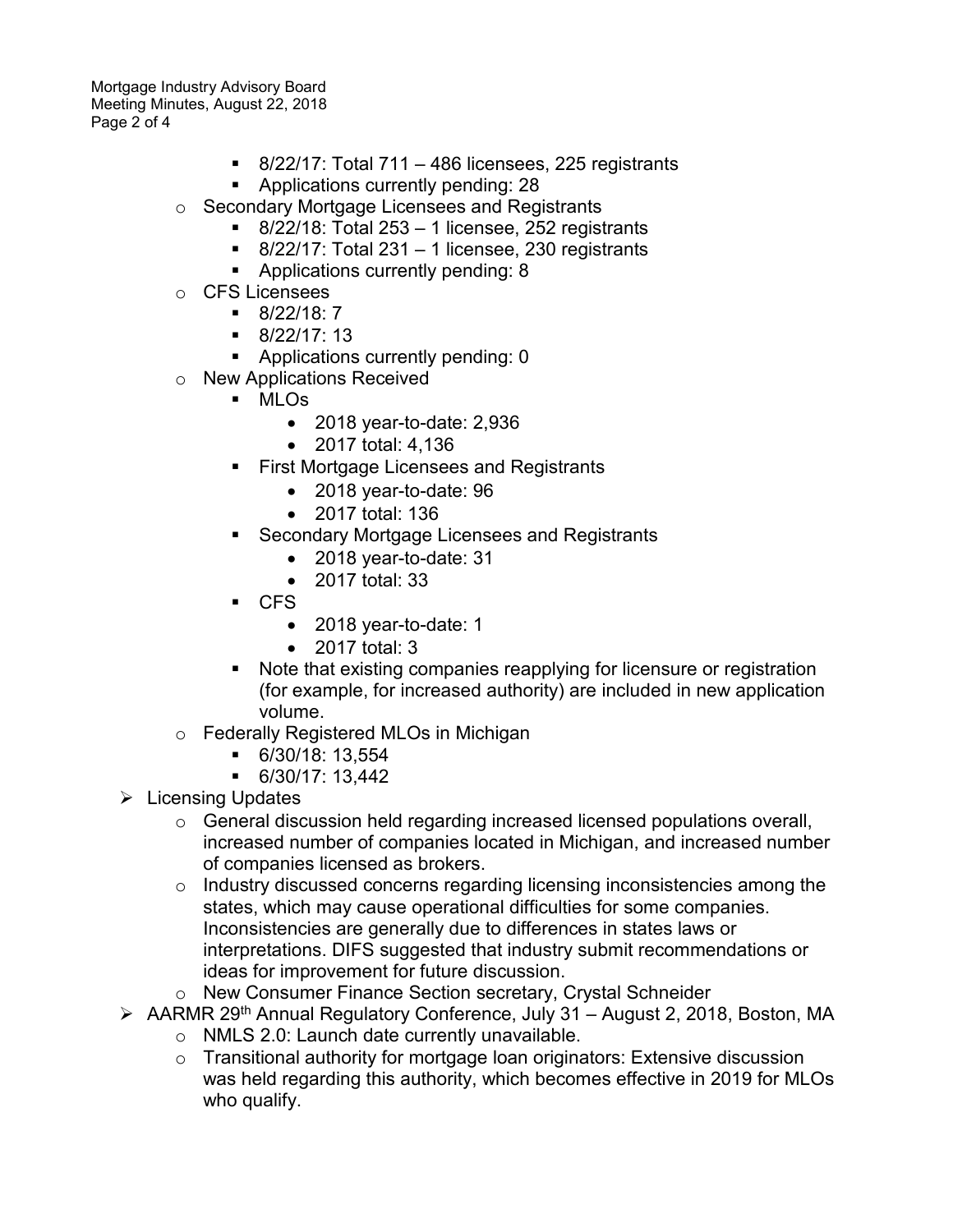- o State Examination System: Discussion held regarding system, which is currently under development. New functionality, including a focus on facilitating multistate examinations, will be included in the system.
- $\circ$  Looking ahead: AARMR 30<sup>th</sup> Annual Regulatory Conference, August 6-8, 2019, San Diego, CA. DIFS encourages industry attendance.
- $\triangleright$  NMLS Update
	- $\circ$  Renewal fees for 2019 licensing year are currently being determined. Renewals will launch in NMLS on or about November 1.
	- Electronic surety bonds (ESB)<br>Conversion to electronic
		- Conversion to electronic bonds for all companies in NMLS is required:
			- 1/1/18 ESB now mandatory for all new applications
			- 12/31/18 deadline to convert paper bonds to electronic format for existing licensees/registrants
		- **Electronic bonds not yet available for mortgage loan originators.**
		- **Periodic email notices are being sent to companies that still need to** convert to electronic format. ESB deficiencies will be set in NMLS beginning in October.
		- **Licensees/registrants will not be able to renew for 2019 unless an** ESB has been filed.

## **Licensing/Compliance/Examination/Enforcement Discussion**

- Mortgage Examination and Investigation Section statistics
	- o Examinations
		- 2018 January through June: 67
		- **2017 total: 101**
	- o Investigations
		- 2018 January through June: 22
		- **2017 total: 18**
	- o Visitations for new licensees
		- 2018 January through June: 44
		- **2017 total: 35**
- **▶ Current Issues** 
	- o DIFS Prohibition Webpage: Discussion held regarding availability of this list; industry may find it useful when conducting pre-employment screening.
	- o Complaints made to DIFS regarding possible mortgage activities being conducted by prohibited persons will be investigated by DIFS.

# **Industry Updates**

- $\triangleright$  Discussion held regarding MLO transitional authority
	- o Federal law mandates that States implement transitional authority by 11/24/19.
	- o NMLS is working on new functionality for the system that will accommodate MLO applicants applying for transitional authority.
	- o DIFS is working on an implementation plan for transitional authority in Michigan, including possible amendments to MLOLA.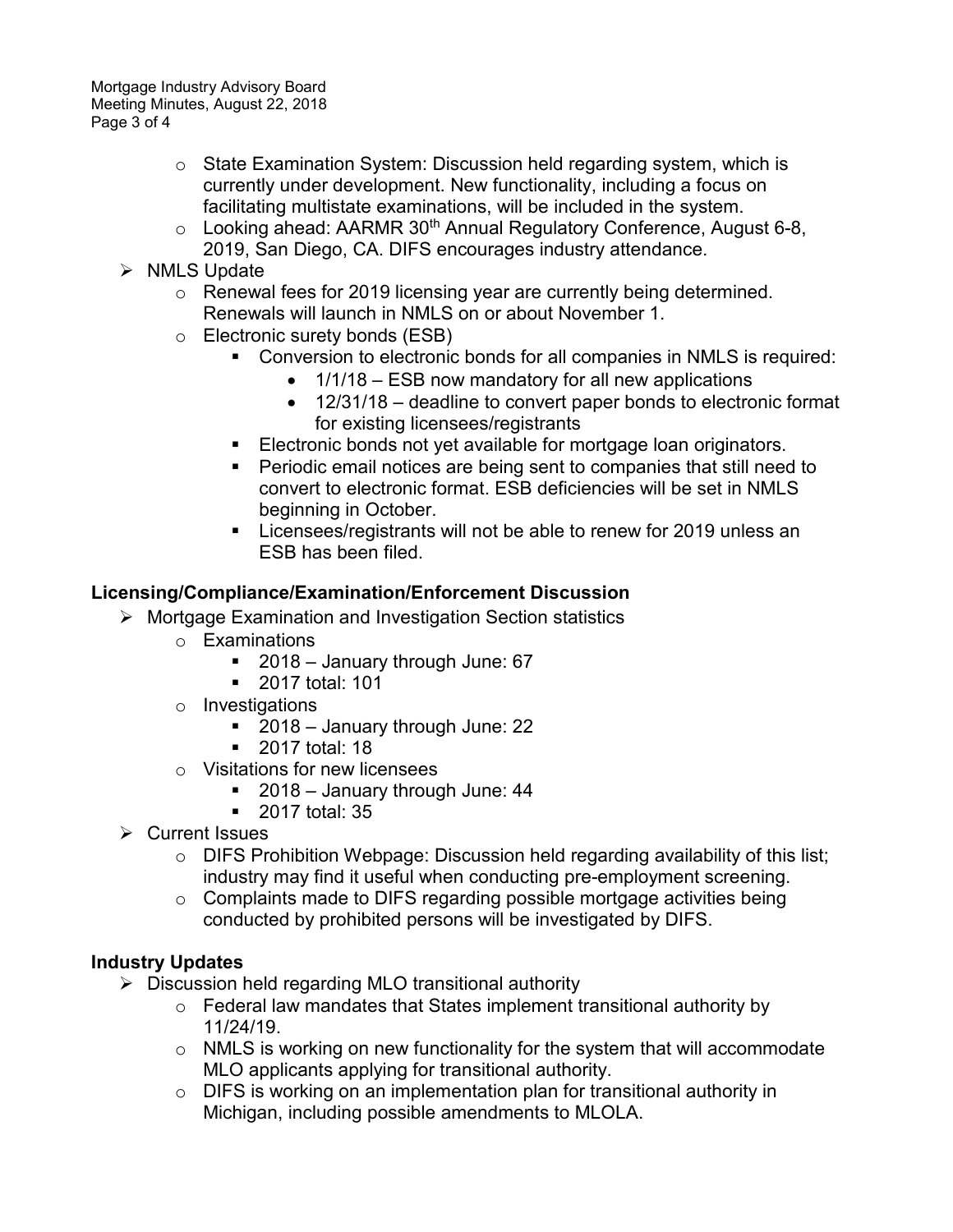Mortgage Industry Advisory Board Meeting Minutes, August 22, 2018 Page 4 of 4

- $\circ$  Don Calcaterra will reach out to industry for input regarding legislative changes that industry would like to suggest.
- $\triangleright$  Industry reported that the Bureau of Consumer Financial Protection is soliciting feedback from smaller independent mortgage bankers regarding regulatory burden.
- $\triangleright$  Discussion held regarding acceptable marketing practices. Industry may provide specific marketing examples for future discussion with DIFS.
- $\triangleright$  Discussion held regarding checklists/information available to new licensees to assist with compliance. DIFS will provide Board with copies of information it currently makes available.

## **Action Items**

- $\triangleright$  Examples of marketing practices
- $\triangleright$  Industry to contact MMLA re: transitional authority and impact on MLOLA
- $\triangleright$  Checklists for new licensees
- $\triangleright$  Review MIAB Bylaws in 2019

#### **Next meetings**

- November 7, 2018: 8: 30 am in Lansing
- $\triangleright$  February 13, 2019: 8: 30 am in Lansing

#### **Meeting adjourned at 11: 06 am**

\_\_\_\_\_\_\_\_\_\_\_\_\_\_\_\_\_\_\_\_\_\_\_\_\_\_\_\_\_\_\_\_\_\_\_\_\_\_\_ Allison Johnston, MIAB Secretary

\_\_\_\_\_\_\_\_\_\_\_\_\_\_\_\_\_\_\_\_\_\_\_\_\_\_\_\_\_\_\_\_\_\_\_\_\_\_\_ Michelle Tullar, DIFS Recording Secretary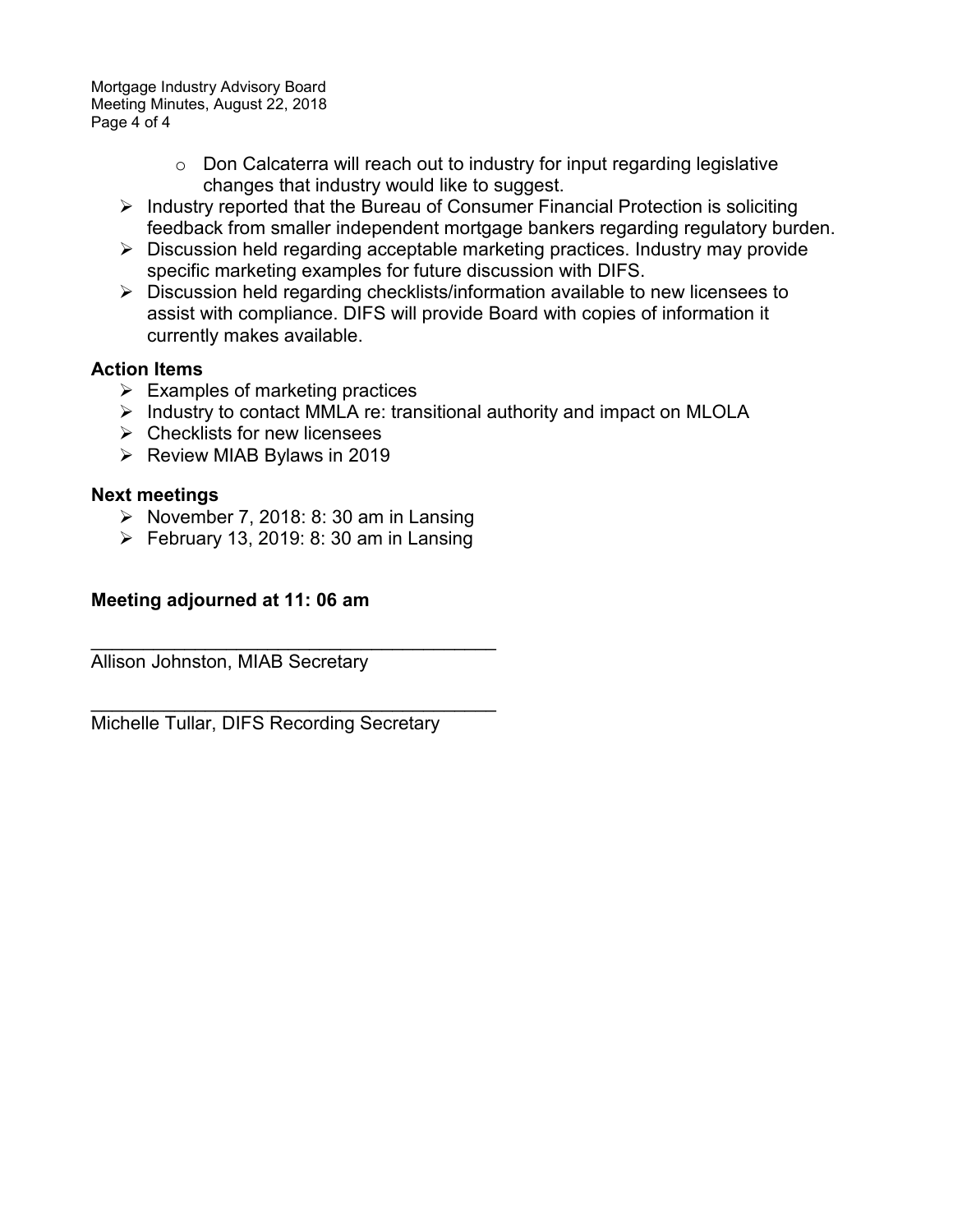## **Mortgage Industry Advisory Board**

## **BOARD MEETING MINUTES**

## **November 7, 2018**

# **ROLL CALL**

Present: Audrey Acquisti – via telephone Donald Calcaterra Jr. Teri Heindrichs Allison Johnston Timothy Kleyla Bill Roberts Michelle Kirsten – excused DIFS Staff: Brenda Gardner Barbara Strefling Michelle Tullar Mark Weigold

## Kirt Gundry – excused

## **Call to order at 8:35 am**

- $\triangleright$  Motion to approve 8/22/18 minutes; motion passed
- $\triangleright$  Motion to approve 11/7/18 agenda; motion passed

- $\triangleright$  Current licensee population/statistics
	- o MLO Licensees
		- $\blacksquare$  11/7/18: Total 13,876 10,939 approved, 0 approved-surrendered, 2,937 approved-inactive
		- $\blacksquare$  11/7/17: Total 12,795 10,719 approved, 25 approved-surrendered, 2,051 approved-inactive
		- **Applications currently pending: 75**
	- o First Mortgage Licensees and Registrants
		- $\blacksquare$  11/7/18: Total 773 552 licensees, 221 registrants
		- $\blacksquare$  11/7/17: Total 726 502 licensees, 224 registrants
		- **Applications currently pending: 24**
	- o Secondary Mortgage Licensees and Registrants
		- $\blacksquare$  11/7/18: Total 253 1 licensee, 252 registrants
		- $\blacksquare$  11/7/17: Total 236 1 licensee, 235 registrants
		- **Applications currently pending: 9**
	- o CFS Licensees
		- $-11/7/18:7$
		- $-11/7/17:9$
		- **Applications currently pending: 0**
	- o New Applications Received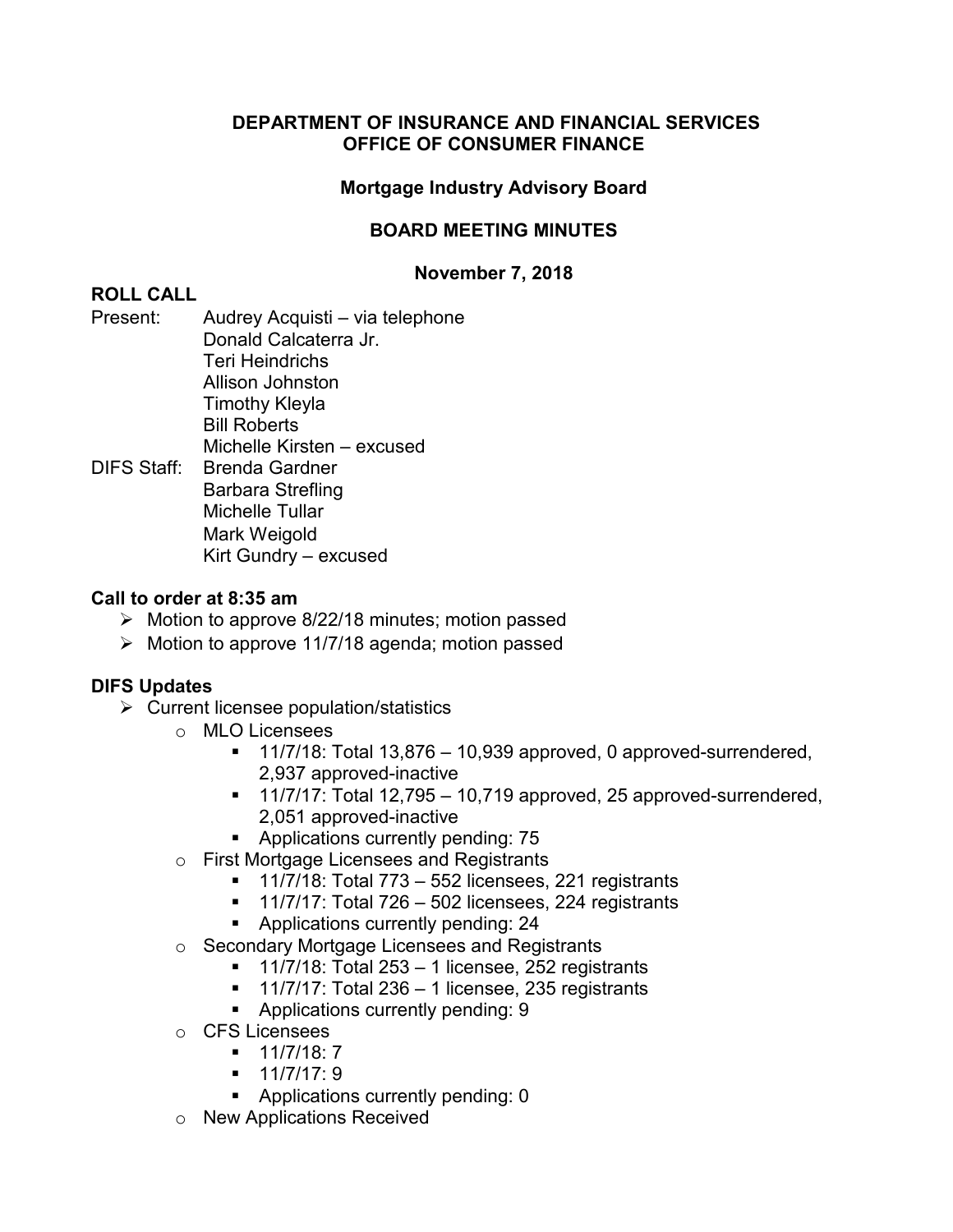Mortgage Industry Advisory Board Meeting Minutes, November 7, 2018 Page 2 of 4

- MLOs
	- 2018 year-to-date: 3,572
	- 2017 total: 4,135
- First Mortgage Licensees and Registrants
	- 2018 year-to-date: 126
	- 2017 total: 136
- Secondary Mortgage Licensees and Registrants
	- 2018 year-to-date: 39
	- 2017 total: 33
- CFS
	- 2018 year-to-date: 1
	- 2017 total: 3
- o Federally Registered MLOs for Michigan
	- 9/30/18: 13,485
	- $9/30/17: 13,568$
	- Number of state-licensed MLOs (13,876) now exceeds number of federal registrations
- $\triangleright$  Current Renewal Statistics as of 11/5/18
	- o MLO Licensees
		- <sup>1</sup> 13,870 issued; 2,035 processed
		- **Inactive/Future non-renewal: 34**
		- Anticipated runoff: 17%
	- o First Mortgage Licensees and Registrants
		- 773 issued; 138 processed
		- $\blacksquare$  Inactive/Future non-renewal: 6
		- **Anticipated runoff: 5%**
	- o Secondary Mortgage Licensees and Registrants
		- 257 issued; 63 processed
		- **Inactive/Future non-renewal: 0**
		- Anticipated runoff: 5%
	- o CFS Licensees
		- 7 issued; 3 processed
		- **Inactive/Future non-renewal: 0**
		- Anticipated runoff: 14%
	- o Renewal notices were issued 10/23/18. Maximum company renewal fee is \$4,569 under both first and second mortgage programs. The MLO renewal fee was reduced this year to \$100.
	- o MLOs who request renewal after December 31 are subject to a late penalty of up to \$25 per day (\$1,000 maximum). Individuals with unpaid penalties are referred to DIFS's Office of General Counsel for enforcement action.
	- o DIFS may call on individual and company MLO surety bonds for late penalties that remain unpaid after collection efforts.
- $\triangleright$  Licensing Updates
	- $\circ$  Companies with traditional hard-copy surety bonds must convert to an electronic bond through NMLS in connection with this year's renewal. DIFS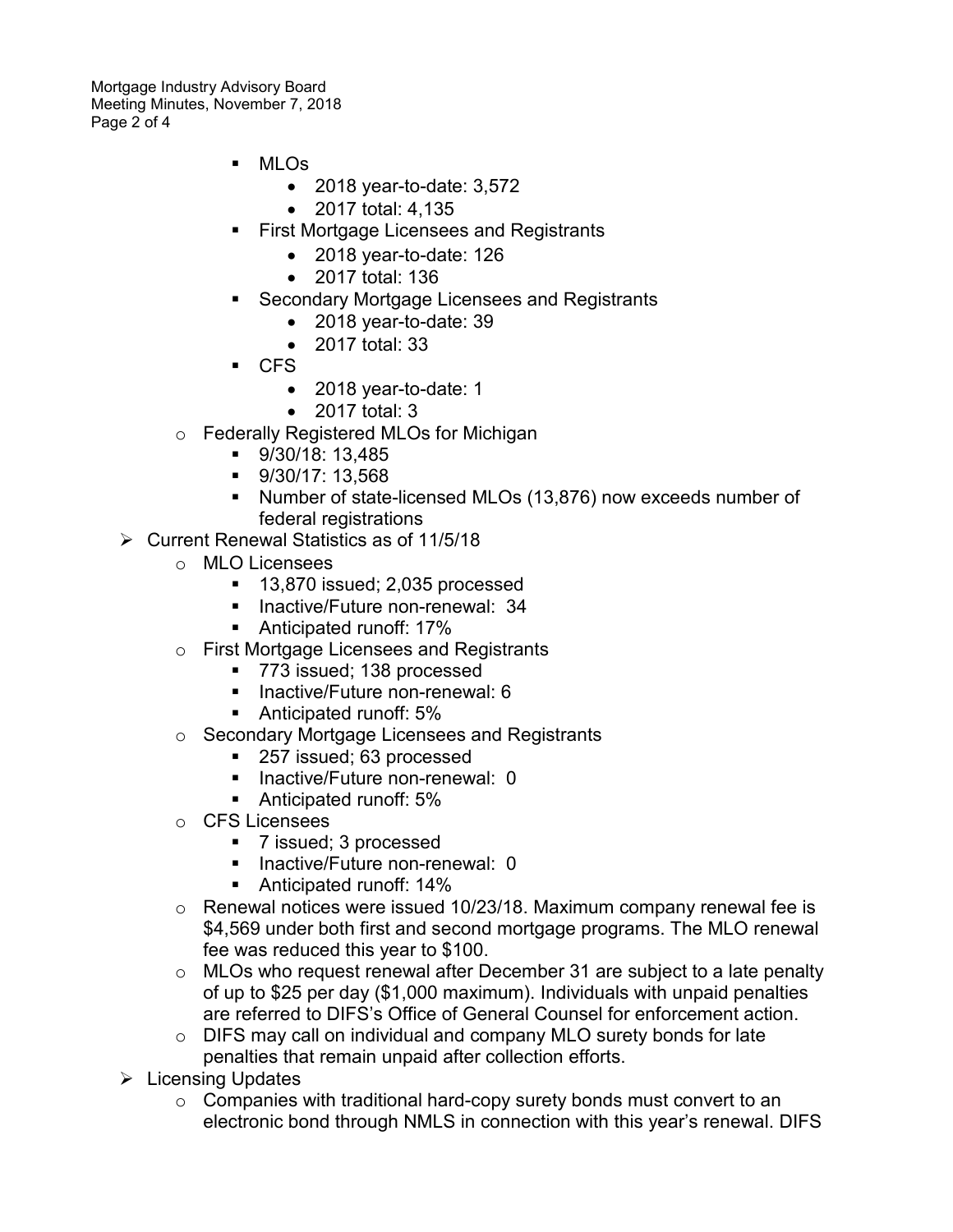has been sending notices regarding the required conversion periodically. Approximately 80 companies have yet to convert to an electronic bond. Companies cannot renew until conversion has been completed.

- o Electronic surety bonds are not yet available for MLOs.
- o DIFS continues to see a high volume of MLO application from all states; very few MLO applicants are Michigan only.
- $\triangleright$  NMLS Update
	- $\circ$  SRR ended its relationship with the NMLS 2.0 development vendor in September 2018. A new vendor has not been named at this time. The NMLS 2.0 launch date, originally planned for early 2019, has been postponed.
	- o Launch date for the State Examination System (SES) will likely be adjusted somewhat based on the NMLS 2.0 timeline, but initial launch is expected in 2019.
- $\triangleright$  Transitional Authority for MLOs
	- o DIFS is reviewing MLOLA for amendments that may be needed to comport with changes in the SAFE Act.
	- o A national working group headed by CSBS is developing an FAQ document to assist industry with questions regarding this topic.
	- o SRR is working to update the NMLS platform to accept MLO applications from individuals who qualify for transitional authority.
	- $\circ$  Implementation date is 11/24/19.

# **Licensing/Compliance/Examination/Enforcement Discussion**

- Mortgage Examination and Investigation Section (MEIS) Statistics
	- o Examinations
		- 10/31/18: 104
		- 10/31/17: 145
	- o Investigations
		- $-10/31/18:42$
		- $-10/31/17:35$
	- o Visitations for new licensees
		- $-10/31/18: 82$
		- $-10/31/17:63$
- **▶ Current Issues** 
	- o Discussion held regarding licensing and/or sponsorship requirements for independent processors. Independent processors must be licensed as MLOs and sponsored by a licensed mortgage company or an exempt processing company registered in NMLS. Independent processing companies registered in NMLS may sponsor MLOs. Currently, approximately 80 companies are approved by DIFS with an exempt company status.

# **Industry Updates**

 $\triangleright$  Discussion held regarding the Bipartisan Housing Finance Reform Act of 2018 – the "Hensarling Bill" – which attempts to address Government's role in the housing market. The bill is not expected to become law.